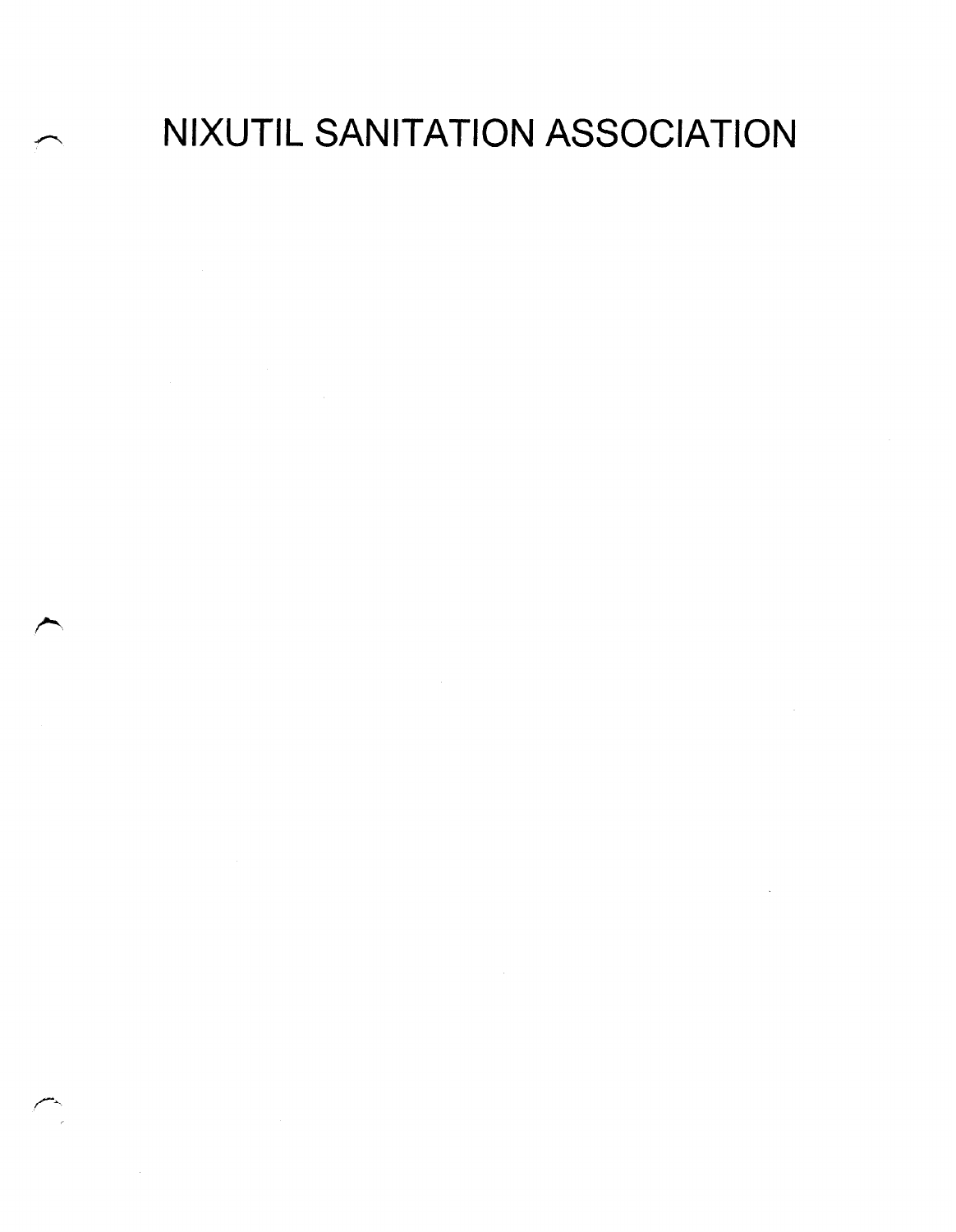P. S. C.  $Ky$ . No. Cancels P. S. C. Ky. Nommer NIXUTIL SANITATION ASSOCIATION, INC. 7262 Walton Nicholson Road Independence, Kentucky 41051 Rates, Rules and Regulations for Furnishing sewage disposal  $\mathbf{A}$ north of Taylor Mill Rd. (Ky. 16) approx. 1 mile east of Nicholson, Kentucky Filed with PUBLIC SERVICE COMMISSION OF **KENTUCKY**  $1$  issued  $1 - 15$  $-$  10.75 November 15, 1969 EFFECTIVE. CHECKED PUBLIC SERVICE COMPRISON Sanitation Assn. Inc., NT X **ISSUED BY** (Name of Utility) JAN  $2, 2, 1975$ BY ENGINEERING DIVISION  $z_{\small \textbf{erhusen}}$ Secretary